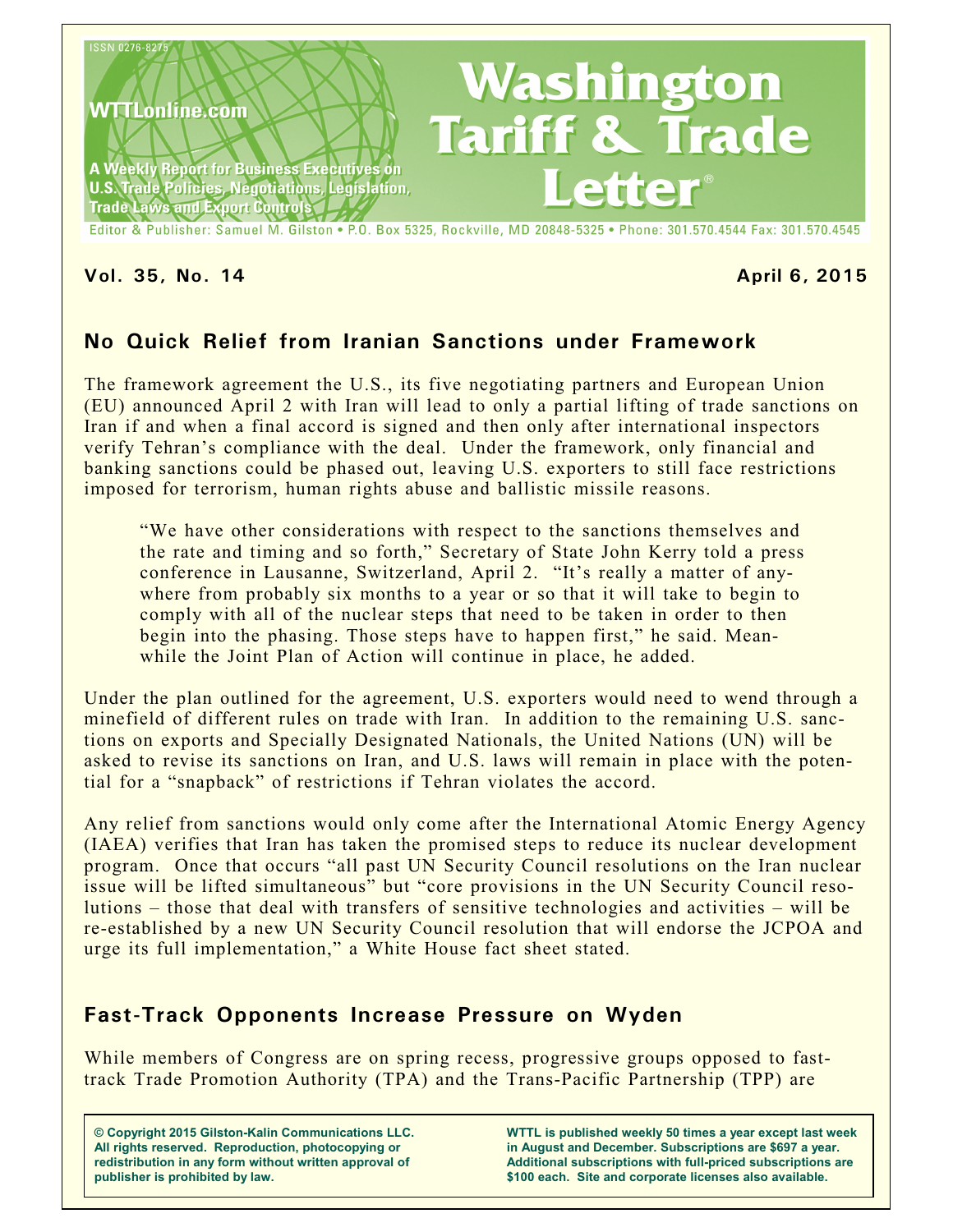mobilizing their members and making Senate Finance Ranking Member Ron Wyden (D-Ore.) their main target. "We've been focusing on Ron Wyden's unique role in this process. He has the chance to decide whether the fight over fast-track authority has the fig leaf of bipartisanship," Neil Sroka, communications director of Democracy for America (DFA), told a call with reporters April 1.

Sroka cited polling that claims 93% of DFA members in Oregon would support a primary challenge to Wyden if he "works with Republicans to pass fast-track authority." Progressives "can't get 93% of a party to decide what you're going to have on a pizza, let alone whether we're going to be primarying a senator," he quipped.

Arthur Stamoulis, director of the Citizens Trade Campaign and former Oregon resident, also highlighted the local pressure against Wyden on fast track. "It's by far the top issue he's heard about from constituents at event after event after event," he said on the call. "I don't think he's ever faced more constituent pressure over an issue than he's facing from Oregonians opposed to fast track right now," he suggested.

Outside of Oregon, progressives are organizing "two weeks of a smorgasbord of activities, coast to coast," said Lori Wallach, director, Public Citizen's Global Trade Watch, who moderated the call. These activities include press events, briefings, bird-dogging events, phone banks and canvasses in congressional districts around the country. "Not only are there no progressive membership organizations supporting the fast-track/TPP agenda, but in addition scores of groups that have never been involved in a previous trade debate are engaged and mobilizing their members," she noted.

Despite growing opinion that TPA will pass the two houses in the next couple of months, Wallach remained optimistic (see **WTTL**, March 30, page 1). "There has not been and to date is not a majority of support for fast track in the House of Representatives," she asserted. "Had there been a majority of support, we would have seen a vote last year, when passing fast track by June was a priority," she said. Her organization has seen "an openness to the critique by some Democratic senators who in the past have tended to supported past free trade agreements," Wallach added.

#### **Selig Takes Cautious Approach to Trade with Cuba**

The opening of U.S. trade with Cuba following President Obama's restoration of relations with Havana in December faces the challenge of a poor Cuban economy and political path its leaders will have to choose, cautioned Commerce Under Secretary for International Trade Stefan Selig April 1. While the administration has revised Cuba trade sanctions rules, there are some things that haven't changed, he told a Wharton-NASDAQ conference in New York.

"They are not measures that will lift the U.S. embargo on trade with Cuba, which is still in force and codified by existing law," he said in his prepared remarks "And none of these measures represent an endorsement of the status quo when it comes to the state of human rights in Cuba," he added.

In addition, the benefits of these new rules will be limited by the business opportunities in Cuba. "The Cuban economy possesses deep structural challenges: a population half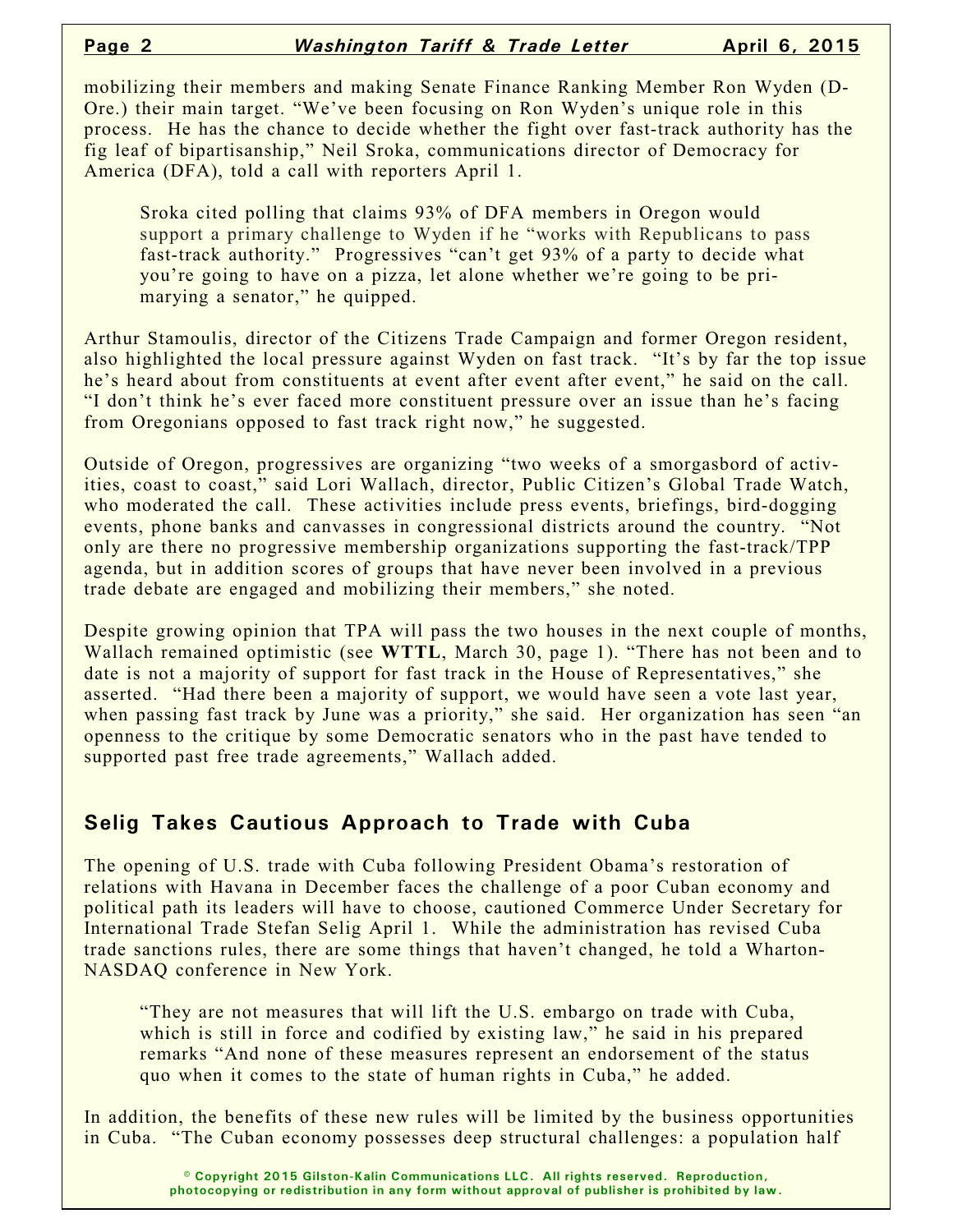the size of Shanghai; an infrastructure system that cannot adequately handle trade, transportation, or digital commerce; a decimated manufacturing sector; and a very slack labor market due to state-sector rolls shedding 600,000 jobs," he said. Selig cited the economic success of Mexico, Chile, Colombia and Peru as models Cuba should follow.

"Mexico, Chile and Peru all have the chance to join the Trans-Pacific Partnership, which will give our markets access to 40% of global GDP, while further solidifying the values that should define 21st century global commerce," he said. "The president in December acknowledged that President Castro has made changes to gradually open up its economy. Now, let us be clear. If these are the first steps on a new path for Cuba, that path will be a long one," he said.

Among the U.S. firms that are moving ahead now to take advantage of the new rules for Americans traveling to Cuba is Airbnb, the home rental service. "At Airbnb, our vision is to create a world where you can belong anywhere—no matter who you are or how far you've traveled," it announced April 1. "Today, we're proud to welcome Cuba to the global Airbnb community. Starting this week, hosts in Cuba will list over 1,000 of their homes on Airbnb," it said April 2.

"Because we're building on the rich Cuban tradition of home sharing, we're uniquely positioned to help Cubans reap the rewards of economic growth while preserving their unique culture. When Airbnb guests stay in local neighborhoods, they bring business to surrounding entrepreneurs — whether they be hosts, artists, or even ice cream shop owners," it stated.

#### **ITC Deflects Call to Delay Assessment of TPP**

An effort by TPP opponents to delay an expected International Trade Commission (ITC) economic impact assessment of the deal was brushed aside by the commission's public affairs officer, who merely explained the legal process under which the ITC conducts investigations. "In keeping with its longstanding practice, the commission does not speculate on possible investigations, discuss investigations that are ongoing, or respond to commentary on reports after publication," said an email from ITC Public Affairs Officer Peg O'Laughlin to the Coalition for a Prosperous America (CPA).

In February, 14 CPA members wrote to the ITC asking it to refrain from undertaking a TPP study until the agreement is reached and its text is available. They noted that U.S. Trade Representative (USTR) Michael Froman has asked the ITC to conduct an analysis of the TPP before it is completed. "We fail to see how an accurate, credible report can be completed without access to the final text and without improving on the analytical techniques used in past USITC reports," wrote the coalition members, who include nongovernment organizations, unions and companies.

"There has been a persistent pattern of large gaps between estimated and actual outcomes in similar past USITC reports," they wrote. The letter cited the ITC's report on U.S.-Korea Free Trade Agreement as an example. That report said imports from Korea would increase by \$6-7 billion and that the annual U.S. trade balance would improve by about \$4-5 billion. "Neither of these projections have proved to be remotely accurate,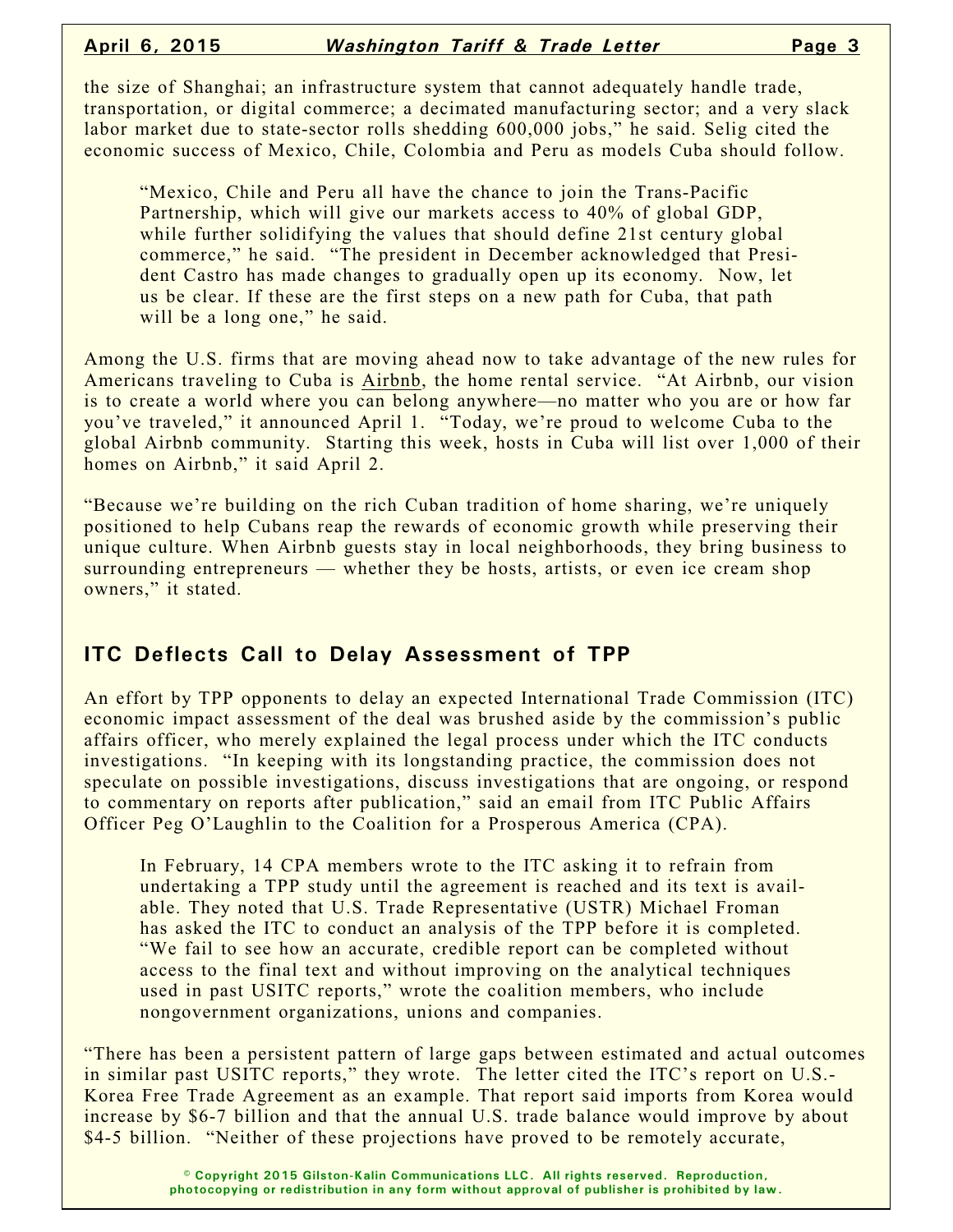suggesting that the guidance provided to policy makers and the public may have been inaccurate in important ways," they argued. One problem with these ITC studies is their focus on tariffs and nontariff measures (NTM) barriers. Tariffs and NTM are not important, noting that six TPP countries already have FTAs with the U.S.

"Until and unless the commission devises a way to assess the likely economic effects of negotiated provisions unrelated to tariffs and traditional NTMs, no assessment can be meaningful," CPA members wrote. They said a proper study should look at currency practices, changes in border adjustable consumption taxes, industrial subsidies, operation of state-owned enterprises, indigenous innovation policies, and many other mercantilist tactics.

In her email reply, O'Laughlin said the ITC conducts investigations at the request of the president, the USTR or congressional committees. "When such investigations are instituted, the Commission publishes a notice in the Federal Register and invites interested parties to provide information and their views, which are made part of the official record," she said. The ITC has already conducted two confidential investigations into the potential impact of TPP after the president notified Congress on the addition of Mexico, Canada and Japan to the talks. Those were submitted to the USTR.

### **USTR Still Doesn't Quantify Foreign Trade Barriers**

After 30 years of issuing its annual National Trade Estimate (NTE) of foreign trade barriers, the U.S. Trade Representative's (USTR) office still is unwilling or unable to put a dollar price tag on what all those restrictions are costing U.S. business. In the 30th annual report issued April 1, the office said it would not release figures involving disputes that are under negotiation.

The few financial estimates it makes are often based on industry projections or complex supply and demand price elasticity calculations. "The resulting estimate of lost U.S. exports is approximate, depends on the assumed elasticities, and does not necessarily reflect changes in trade patterns with third countries," the report states.

"The task of estimating the impact of nontariff measures on U.S. exports is far more difficult, since there is no readily available estimate of the additional cost these restrictions impose," it says.

"Without detailed information on price differences between countries and on relevant supply and demand conditions, it is difficult to derive the estimated effects of these measures on U.S. exports. Similarly, it is difficult to quantify the impact on U.S. exports (or commerce) of other foreign practices, such as government procurement policies, nontransparent standards, or inadequate intellectual property rights protection," it explains. Over the years, despite negotiation of numerous trade agreements and dispute settlement, the size of the NTE has not shrunk.

This year's 444-page result covers trade barriers in 58 countries and addresses everything from tariffs, nontariff barriers, phyto-sanitary and sanitary restrictions, to government procurement, standards, import and customs procedures, quotas and intellectual property protection. The USTR's office used the release of the report to tout its accomplishments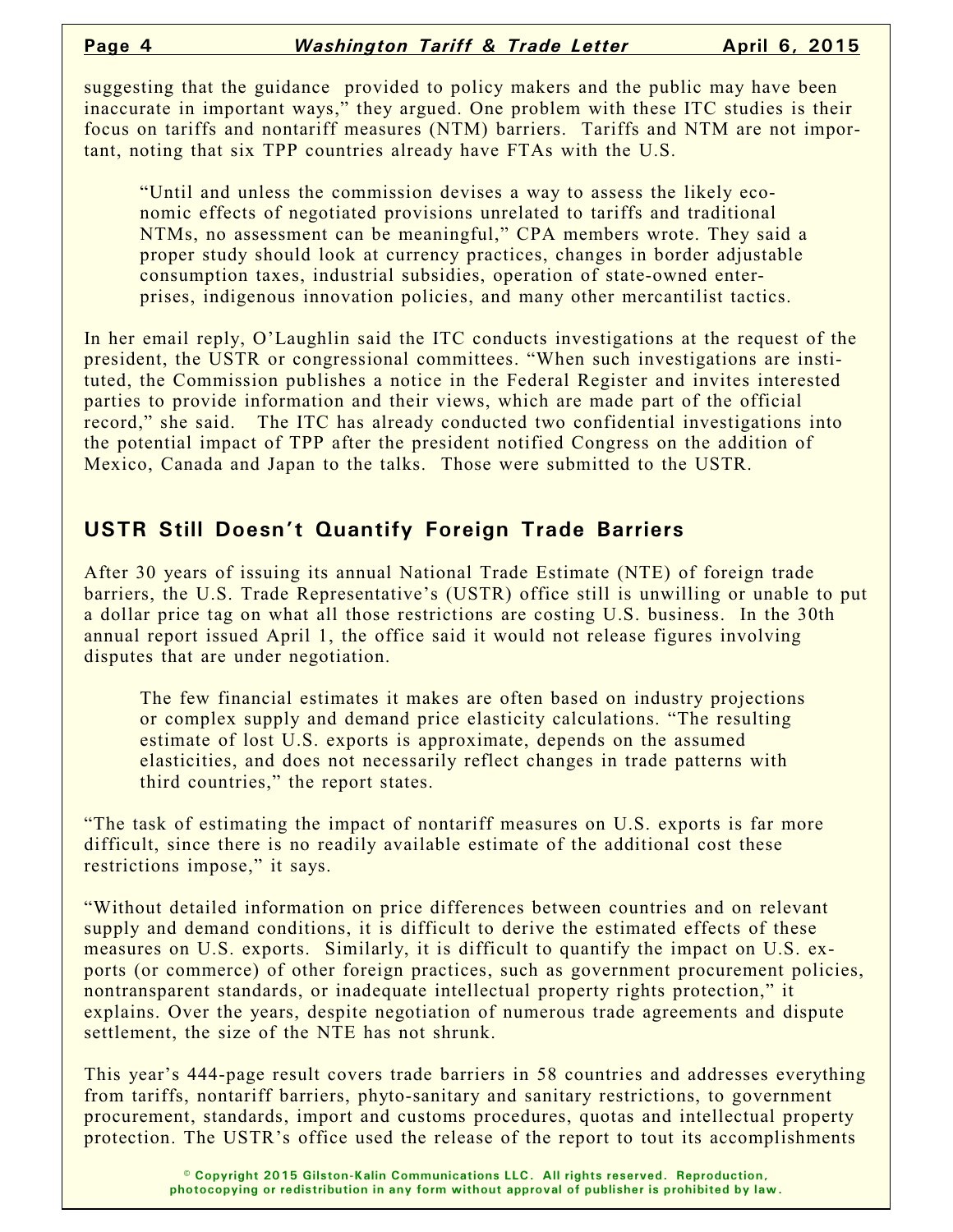and highlight barriers that it has succeeded in eliminating or at least commitments it has received to drop restrictions. "The Obama Administration is working around the clock to fight unwarranted barriers to our exports around the world, and we've racked-up significant accomplishments in protecting the benefits that trade delivers for the American people," said USTR Michael Froman in the release.

The report gives particular attention to the same trade partners that have been the focus of previous NTEs, including China, Japan and the European Union. The section on China covers 13 pages; Japan gets 16 pages; and the EU, 30 pages. Problems in Japan and the EU underscore the tough negotiations the U.S. has under taken in getting Tokyo into the TPP and reaching a Transatlantic Trade and Investment Partnership (TTIP) deal with the EU.

Among the many barriers cited in the EU section is slow pace for getting approval of biotech crops or genetically modified organisms. "The EU's approval process for biotech crops is resulting in a divergence in regulatory outcomes for biotech events approved (and grown) in the United States and those approved in the EU. Moreover, the length of time taken for the EU decisions on new biotech crops appears to be increasing. As of March 11, 2015, 66 biotech applications were pending review. "The EU approved only five products in 2013 and did not approve any products in 2014, taking an average of 45 months to reach decisions," the report notes.

The recitation of barriers in Japan is long and old. Among the continuing U.S. concerns is the planned privatization of Japan Post, the country's postal system, which also serves as a bank and insurance company.

"The U.S. Government remains neutral as to whether Japan Post should be privatized. However, as modifications to the postal financial institutions and network subsidiary could have serious ramifications for competition in Japan's financial market, the United States continues to monitor carefully the Japanese government's postal reform efforts and to call on the Japanese government to ensure that all necessary measures are taken to achieve a level playing field between the Japan Post companies and private sector participants in Japan's banking, insurance, and express delivery markets," the NTE states.

An example of Japan's ingrained barriers to foreign competition are also seen in how it treats foreign rice imports, which have been the subject of past U.S.-Japan negotiations. Japan has a tariff-rate quota for rice imports, and the U.S. exported \$271 million in rice to Japan in 2014. But "imports of U.S. rice under the OMA tenders are destined almost exclusively for government stocks. MAFF releases these stocks exclusively for non-table rice uses, such as industrial food processing or feed sector and for re-export as food aid. Only a small amount of this rice reaches Japanese consumers identified as U.S. rice, despite industry research showing Japanese consumers would buy U.S. high quality rice if it were more readily available," the report complains.

## **U.S. Cites China, Vietnam in Annual Telecommunications Report**

The USTR's office highlighted new restrictions adopted by China and Vietnam in its annual Section 1377 report on foreign trade barriers in the telecommunications sector April 1. In addition to rehashing scores of telecom restrictions in other countries, the report identified a Chinese proposal to require Information Communications Technology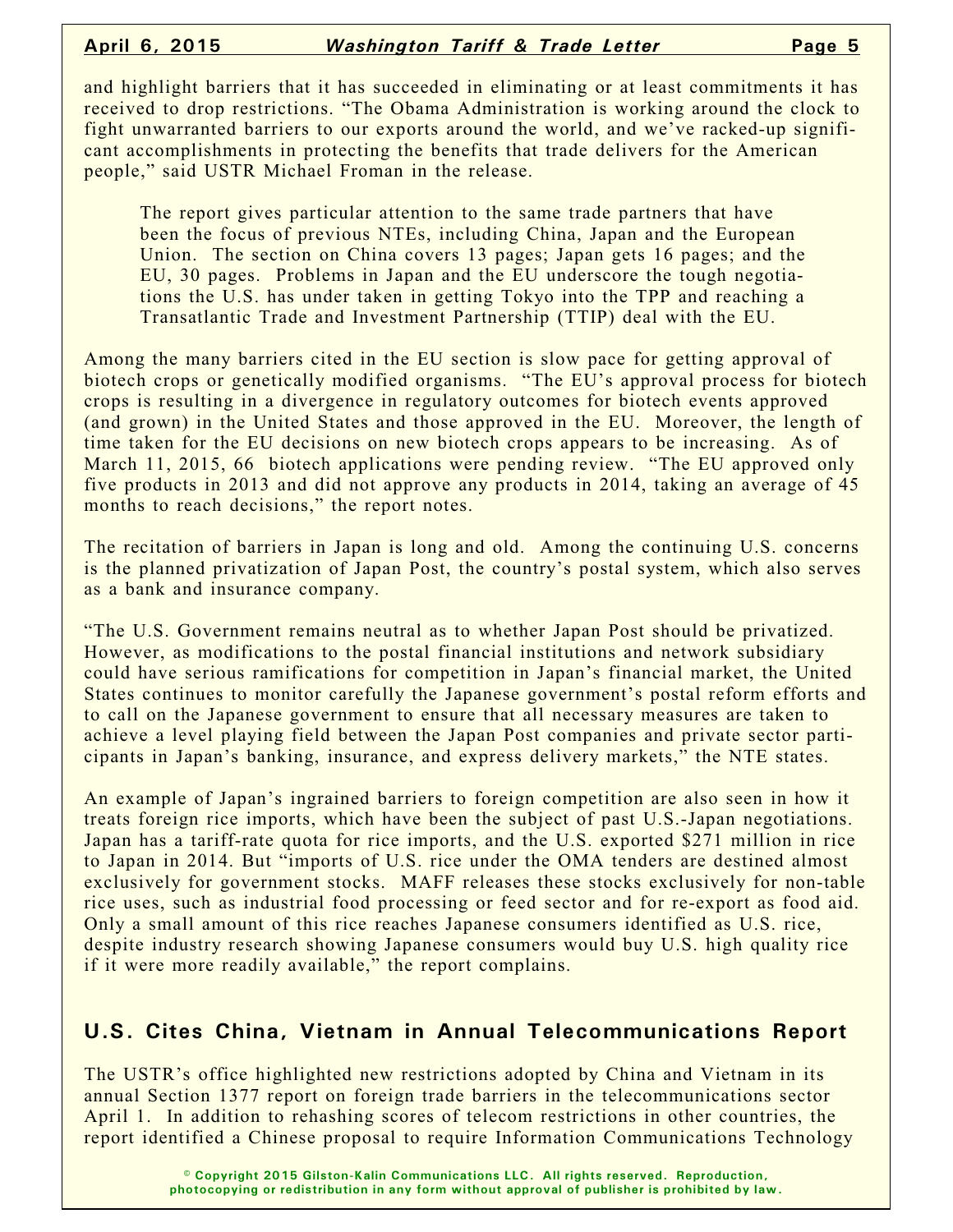(ICT) suppliers to divulge the source codes of their products to the government and a change in charges Vietnam imposes for international roaming services as policies that need to be changed.

While the report cites accomplishments in reducing barriers, "troubling new issues have come to light that need to be addressed, such as demands that American telecommunications companies reveal proprietary information to foreign governments," said USTR Michael Froman in a statement.

The report addresses other new areas affecting cross-border data flows and Voice over Internet Protocol (VoIP) services as well as repeating issues with independent regulators, limits on foreign investment, competition, international termination rates,satellites and submarine cable systems, telecommunications equipment trade and local content requirements. "Several of the issues in the 2015 Review have been discussed in past reviews, but USTR considers it appropriate to continue to raise these issues and encourage our trading partners to implement appropriate solutions," the report states.

"China has also proposed onerous encryption approval and in-country data-storage requirements on ICT products," the report contends. In addition, China "imposes unreasonably strict limitations on companies that wish to offer VoIP services in China," it says. China requires suppliers to have a value-added service license to provide VoIP service and a license to interconnect VoIP services with public networks. "China's requirements for a basic telecommunications service license make little sense for a service that requires no investment in or control of transmission facilities," the report argues. It notes that only a few small pilot VoIP projects are allowed to offer public switched telephone network interconnection.

Vietnam has established a minimum wholesale rate for international mobile roaming services that increases the cost of U.S. operators providing data services in the market. "Vietnam has also proposed to regulate certain Over-the-Top services (i.e., Internet-based voice and text services supplied through mobile terrestrial telecommunications and fixed terrestrial telecommunications networks) by requiring their suppliers to sign commercial agreements with existing licensed telecommunications suppliers," it adds.

The Vietnam Telecommunications Authority (VTA) issued an Order for Promulgating the Average Tariff and Regulated Rate in October 2014, for Inbound International Roaming Services (1469/CVT-GCKM) (the Order), which set a floor rate for wholesale roaming services. "While VTA officials asserted that the measure was necessary to protect consumers from the ill-effects of 'dumping,' the only obvious effect was to raise rates for foreign operators, and, likely, their subscribers," the report says.

## **Court Sustains ITC Negative CVD Ruling on Shrimp**

The Court of International Trade (CIT) agreed April 3 with the International Trade Commission (ITC) that the April 2010 oil spill at British Petroleum's Deepwater Horizon drilling rig was the cause of injury to the Gulf shrimp industry and not imports from seven countries. In his ruling, CIT Senior Judge Gregory Carman sustained the ITC's negative injury ruling in the countervailing duty (CVD) complaint the Coalition of Gulf Shrimp Industries (COGSI) filed against frozen warmwater shrimp from China, Ecuador, India, Malaysia and Vietnam. "There is no question that the domestic industry suffered a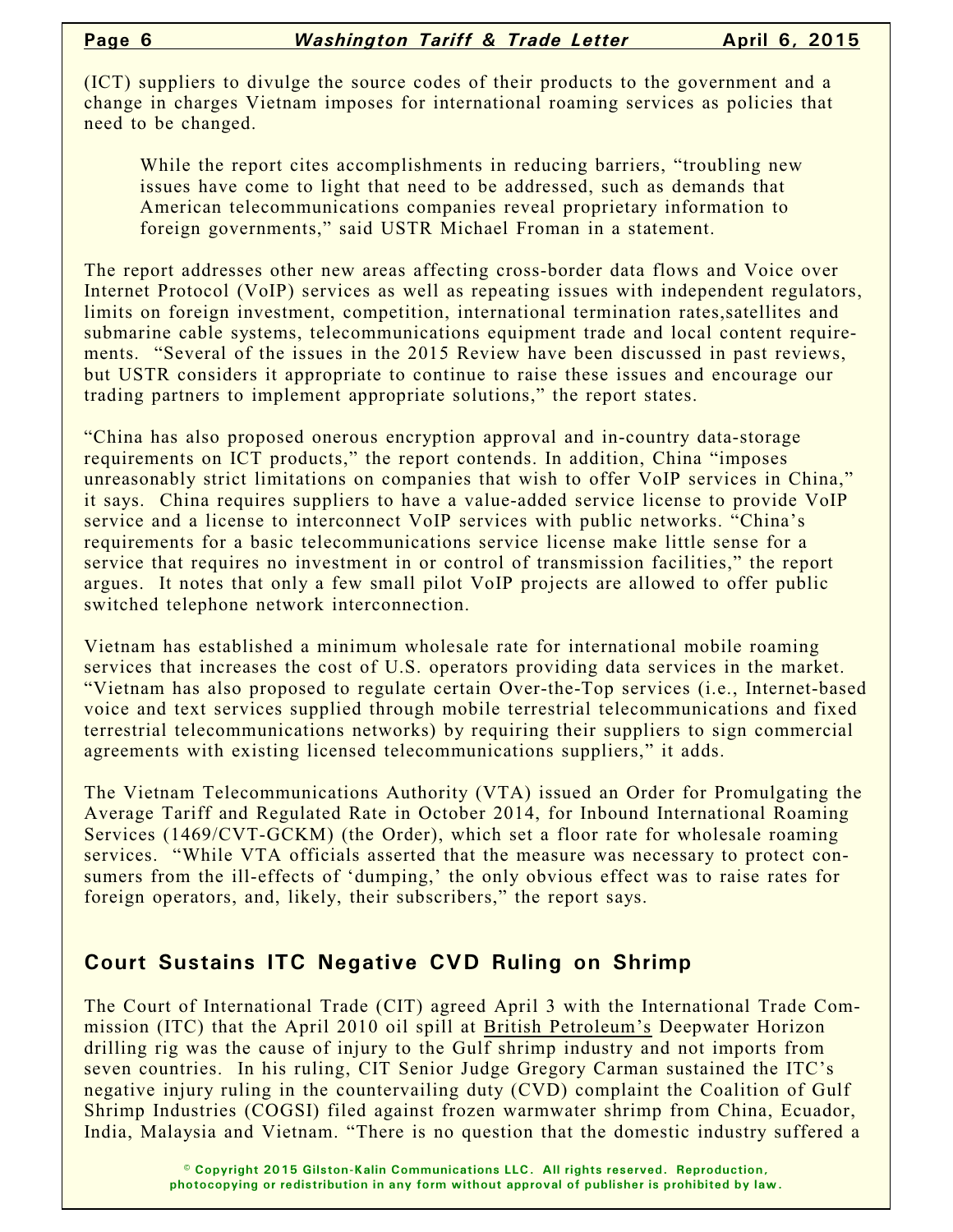tragedy of enormous proportions" during the period of investigation (POI), Carman wrote (slip op. 15-29). "Upon review of the record, the Court finds reasonable the ITC's conclusion that COGSI's suffering during this POI was mainly caused by the BP Oil Spill and not by reason of subject imports," he ruled.

"Subject imports supplied the void in the market demand caused by a third party, and the foreign producers were merely taking advantage of a business opportunity. This does not constitute unfair trade. The antidumping and countervailing duty framework is a remedy for harm caused by unfair trade, not for lost business caused by a disastrous accident. The remedy sought by COGSI in the case at bar has statutory limitations regarding causation, and the Court cannot say that the Commission was unreasonable in its rendering of those limitations," he wrote.

In its suit to overturn the ITC decision, COGSI objected to the commission selection of the POI, its decisions on volume, price and impact, and its analysis of statutory factors. On each of these issues, Carman agreed with the ITC's conclusions.

"The Court finds the Commission not only complied with statutory requirements but also took into consideration atypical events that affected production during the POI, such as the BP Oil Spill and EMS. Upon weighing these factors, the ITC determined that the increase in volume of subject imports was not significant because COGSI's domestic shipments also increased, and both increases occurred at the cost of nonsubject imports," Carman wrote. "The Court finds that the Commission's conclusion is reasonable and grounded in evidence on the record. The mere fact that COGSI did not agree with this conclusion does not make it unreasonable," he added.

#### **\* \* \* Briefs \* \* \***

CYBER-SECURITY: President Obama signed executive order April 1 directing Treasury to impose sanctions on persons engaged in malicious cyber-enabled activities that could harm, disrupt, compromise, misappropriate computer services, networks or critical infrastructure. Those that violate order face listing as Specially Designated National (SDN), being barred from entry to U.S. and penalties under IEEPA. Order also covers actions to evade or avoid restrictions, causing violation, attempting to violate prohibitions and conspiracy to violate them.

EXPORT ENFORCEMENT: Brothers Rex and Wilfredo Maralit, who were Manhattan police officer and L.A. Customs and Border Protection officer, respectively, were sentenced March 27 in Brooklyn U.S. District Court to three years in prison each followed by three years' supervised release for conspiracy to violate Arms Export Control Act by exporting high-powered weapons, including assault rifles, sniper rifles, pistols and firearm accessories, to Philippines without State license and conspiring to engage in unlicensed firearms dealing. Pair pleaded guilty in June 2014 (see **WTTL**, June 23, 2014, page 9). Third brother Ariel, also charged in scheme, lives in Philippines and remains at large.

MORE EXPORT ENFORCEMENT: Yavuz Cizmeci of Istanbul, Turkey, March 23 agreed to pay \$50,000 to settle BIS charge of acting contrary to terms of Temporary Denial Order (TDO) in June 2008. Cizmeci, CEO and president of Turkish airline Ankair, facilitated export of U.S. origin Boeing 747 to Iran Air. Aircraft was classified under ECCN 9A991, controlled for antiterrorism reasons, and worth approximately \$5.3 million. Export privileges of Ankair and Iran Air had been denied three weeks earlier, June 6, 2008, in attempt to block this specific export.